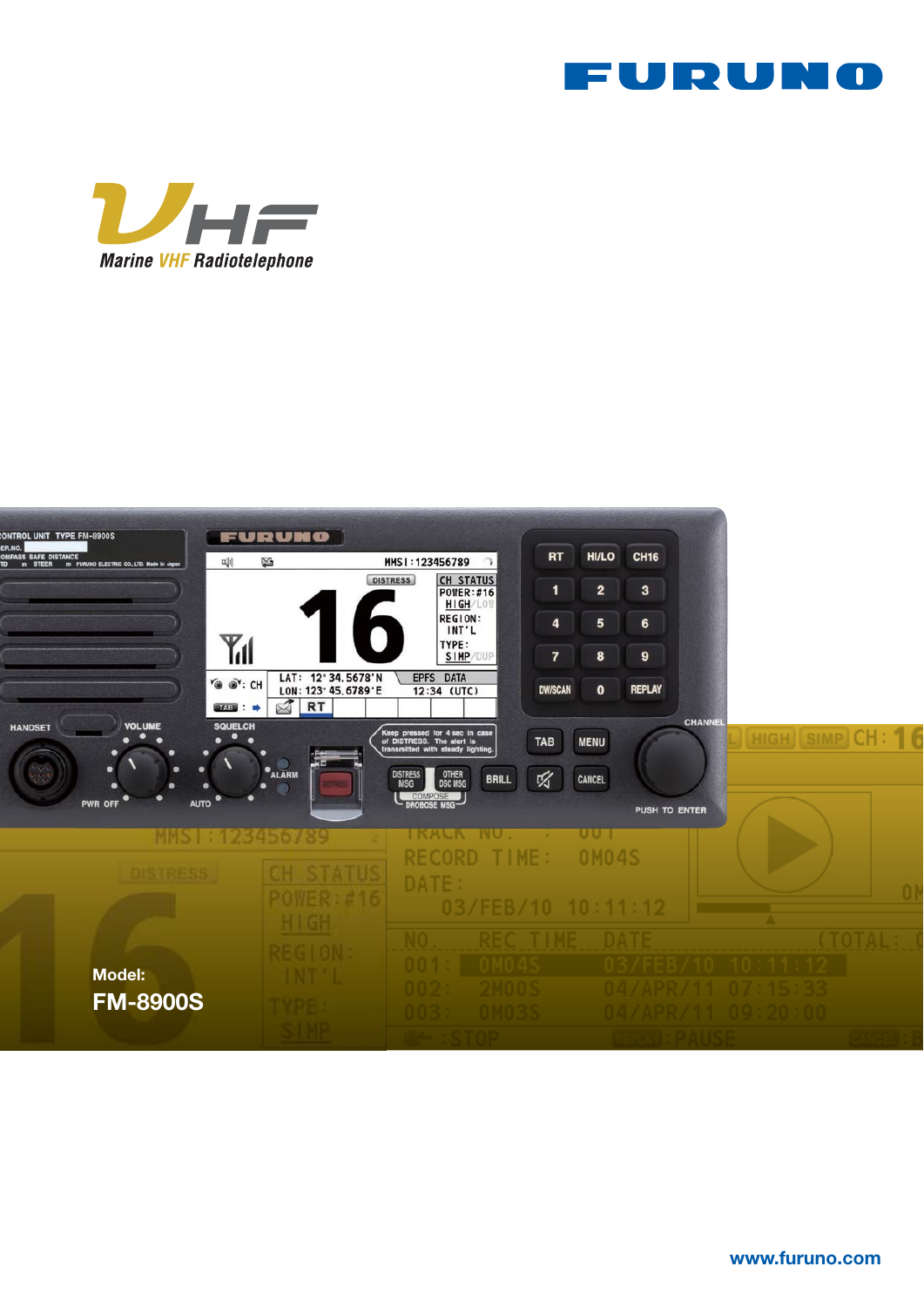

# **Full GMDSS-compliant VHF radio** with Class-A DSC facility and CH7



- ▶Semi-duplex 25-Watt VHF radiotelephone with a built-in Class-A DSC and CH70 watch Receiver
- ▲Fully meets GMDSS carriage requirements for SOLAS ships
- ▶ Meets the new ITU recommendation on digital selective calling system for use in the Maritime Mobile Service, ITU-R M.493-13
- ▶ Easy to read, high-contrast 4.3" bright color LCD
- ▶ Enhanced noise reduction and speaker for superb voice quality
- ▶ Quick access to CH16 key

Press the CH16 key on the keypad to switch to radiotelephone display and select CH16 instantly



 $\blacktriangleright$  Easy channel selection with rotary control or direct keypad input



- ▲Automatic entry of own ship position and time through the interfaced GPS receiver
- ▶ ATIS signal transmission available for inland waterways
- ▶ Connect to an office or home via an existing PSTN (Public Switched Telephone Network)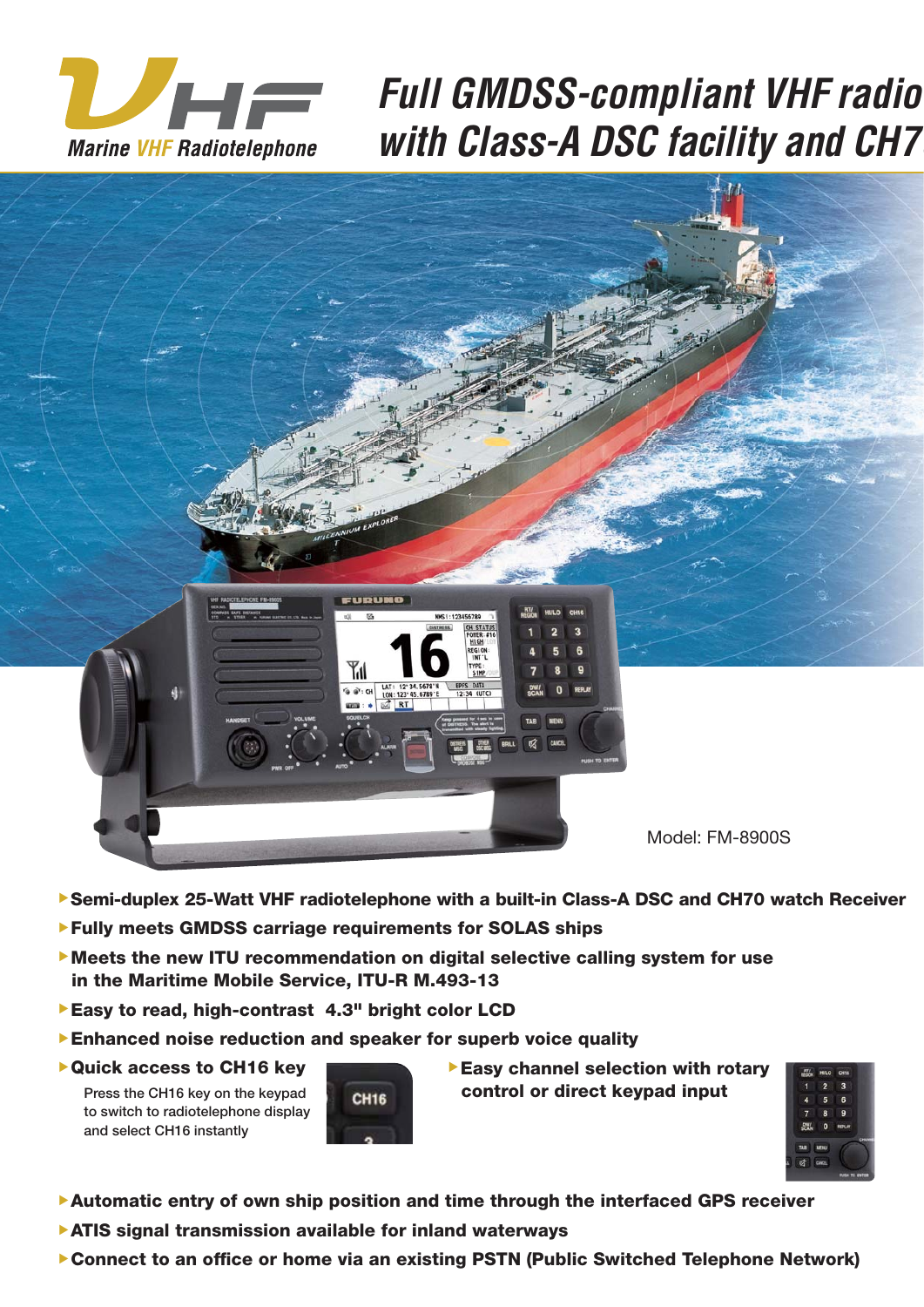# *Full GMDSS-compliant VHF radiotelephone with Class-A DSC facility and CH70 watch receiver*

# **Scans all channels in the selected region and CH16**

The FM-8900S scans all channels in the selected region as well as watches CH16 in alternate shift.



**SCAN Display**

## **Transmitting and receiving general/distress DSC messages**

By long-pressing (3 seconds) the {DISTRESS} button, DSC distress alert can be transmitted. Also, quick entry to DSC message composition screen is available by use of {DISTRESS MSG} and {OTHER DSC MSG} buttons.

For general DSC messages, press {OTHER DSC MSG} to enter the composition screen.

For DSC messages for distress alert, press {DISTRESS MSG} to enter the composition screen.

For DSC messages for DROBOSE (DSC Relay On Behalf Of Someone else), press both {DISTRESS MSG} and {OTHER DSC MSG} to enter the composition screen.

In the DSC Display, the operators can view the message log of the sent/received DSC messages.

|             | ⊠                     |          |                  | <b>INT'L</b>             | HIGH SIMP CH: 16       |               |
|-------------|-----------------------|----------|------------------|--------------------------|------------------------|---------------|
|             | <b>ACKNOWLEDGED I</b> |          |                  |                          | ELAPSED TIME:00H00M00S |               |
|             | SHIPS MSG             |          |                  |                          |                        |               |
|             | ORITY                 | : SAFETY |                  |                          |                        |               |
| OMM         |                       |          | :CH 16/TELEPHONE |                          |                        |               |
| <b>FROM</b> |                       |          | : 123456789      |                          |                        |               |
| сомн        | OPTION:NO             |          | <b>INFO</b>      |                          |                        |               |
| <b>EOS</b>  |                       |          |                  | :NO ACKNOWLEDGED REQUEST |                        |               |
|             | ou                    | PRINT    | REGIST           | RESEND                   |                        | -USER OPTION- |
|             |                       |          |                  |                          |                        |               |
|             |                       |          |                  |                          |                        |               |

**DSC Display**

### **Quick access to dedicated functions in the menu operation using numeric keypad**

In the menu, all tasks are assigned numbers, and the operator can access each of the menu items either by turning and pressing PUSH TO ENTER knob or simply pressing the corresponding numbers on the numeric keypad.



The FM-8900S records the latest 120 seconds of incoming communication on the currently set channel. By simply pressing the "REPLAY" button on the numeric keypad, the last-received message will be played back on the spot.



**Replay Display**

**Replay function Day mode and Night mode can be selected according to the lighting condition of the wheelhouse**